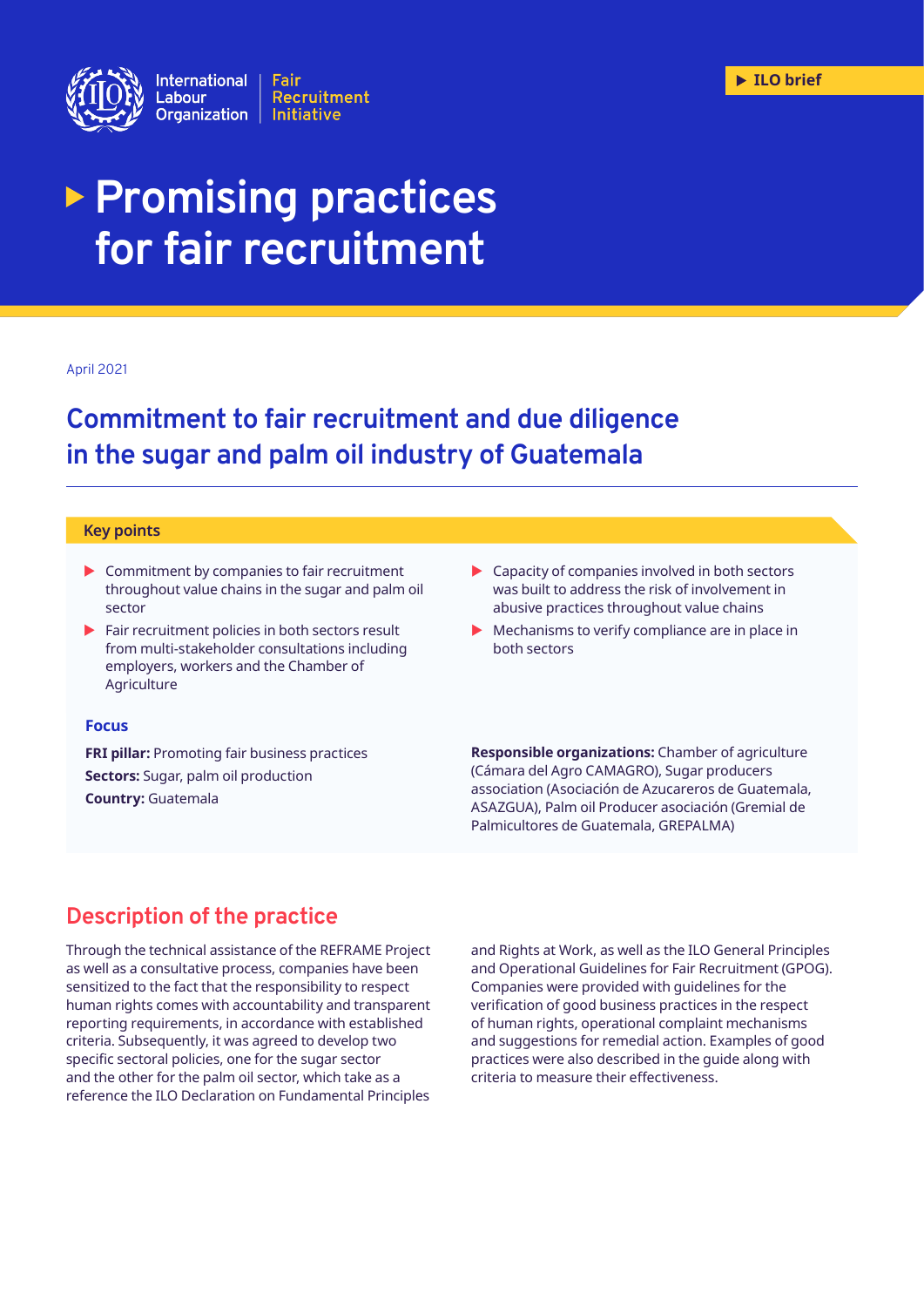

Agriculture workers in Guatemala. © ILO

## **Proof of impact/progress**

Following the consultations, the sugar producers association ASAZGUA, the palm oil producer association GREPALMA and its partners made a declaration of commitment to observe and comply with the human rights set forth in the Universal Declaration of Human Rights and the ILO Declaration on the Fundamental Principles and Rights at Work – taking into account the UN Principles on Business and Rights Human Rights and the ILO General Principles and Operational Guidelines for Fair Recruitment. They committed to promoting respect for these rights throughout value chains, including the right to freedom from forced labour, which is often the result of unfair recruitment.

ASAZGUA, GREPALMA and its partners committed to doing due diligence to prevent, mitigate and resolve current risks throughout value chains, including those related to recruitment irregularities and human rights violations.

ASAZGUA committed to "maintain the timely periodicity of the due diligence evaluations in matters of human rights to our associates", and to "give continuity to the monitoring, evaluation and improvement system in social, labour and environmental aspects establishing goals of specific improvement for each associate".

GREPALMA committed to training their partner agencies in human rights and fair recruitment and incorporating a mechanism to verify compliance. These actions have been validated with every participating company. Furthermore, the Sustainability Department of GREPALMA has been tasked to deal with queries related to compliance with the policy. GREPALMA also ensures follow-up to the implementation of the policy through its Board of Directors, and shares its bi-annual progress

reports through its communication platforms with concerned parties. The content of the adopted human rights policies will also be reviewed annually as part of an evaluation process.

Thousands of (migrant) workers benefit from these measures. The 11 associated mills in ASAZGUA generate around 63 thousand direct jobs and 315 thousand indirect ones in the sugar sector, while the palm oil sector in Guatemala generates 28,575 direct jobs and applies to 143,000 indirect beneficiaries.

## **Other promising features**

## **Participation and representation**

The elaboration of both policies for palm oil and sugar producing organizations was a participatory process involving their Boards of Directors, Chamber of Agriculture, companies and workers. During the formulation process they identified the human rights challenges together, including those related to forced labour, freedom of association, and non-discrimination (migrants, gender) and identified remedial action including the application of the principles of fair recruitment.

## **Ripple effects**

Through due diligence, a process has been developed to respect human rights throughout value chains, and capacity has been built to identify, prevent, mitigate and remedy the risk of involvement in human rights abuses in companies own activities or due to their commercial relationships.